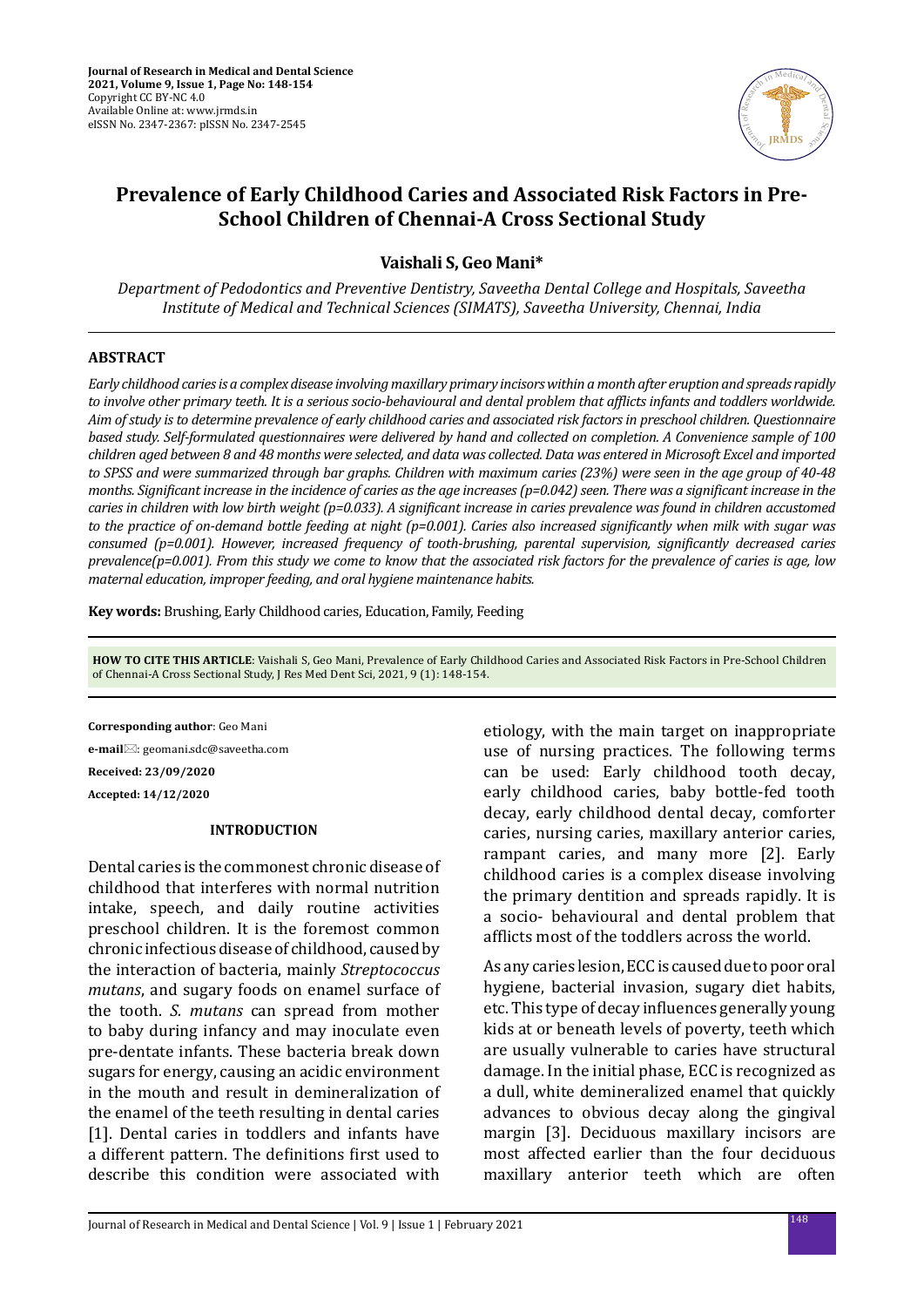involved concurrently [4]. Carious lesions may be found on either the labial or lingual surfaces of the teeth and, in some cases, on both [5]. The decayed hard tissue is clinically seen as a yellow or brown cavitated area. In older children, whose entire primary dentition is fully erupted, it is not ascertained to see considerable advancement of the dental damage. This can also affect the permanent dentition leading to malocclusion, or unerupted or malposed teeth.

In primary teeth, dental caries is a preventable and reversible disease if treated in early stages, but when left untreated it will lead to pain, bacterial infection, alteration in growth and development, premature loss of teeth, speech difficulty, increase in treatment costs, loss of confidence, and negatively affect the eruption of successor permanent teeth [6]. The effects of early childhood caries may in many children extend beyond pain and infection. It also affects the child's ability to eat, communicate, and learn resulting in lower self-esteem. Pulpal pain associated with deep caries lesions can lead to reduced quality of life in children [7].

Streptococcus mutans and *Streptococcus sobrinus* are the main cariogenic microorganisms [8]. These acid-producing pathogens inhabiting the mouth cause damage by dissolving tooth structures within the presence of fermentable carbohydrates such as sucrose, fructose, and glucose [9]. Most of the long-term studies also demonstrated that the individuals with low infection levels in this period are less likely to be infected with MS, and subsequently have the lowest level of risk of developing caries [10]. Inappropriate use of baby bottles has a central role in the etiology and severity of ECC. The rationale is the prolonged bedtime use of bottles with sweet content, especially lactose [11].

Caries risk is greatest if sugars are consumed at high frequency and are in a form that is retained in the mouth for long periods [12]. Studies suggested that ECC is more commonly found in children who live in poverty or in poor economic conditions, who belong to ethnic and racial minorities, who are born to single mothers, whose parents have low educational level, especially those of illiterate mothers. In these populations, due to the prenatal and perinatal malnutrition or undernourishment, these children have an increased risk for enamel hypoplasia and exposure to fluorine is probably insufficient [13].

Our department is passionate about childcare, we have published numerous high-quality articles in this domain over the past 3 years [14- 32]. With this inspiration we planned to pursue research on determining the prevalence of early childhood caries and associated risk factors in preschool children.

## **MATERIALS AND METHOD**

# **Questionnaire design**

This study was a questionnaire-based study. Validation and reliability check were done by experts in the field of pediatric Dentistry. A pilot survey was also conducted to evaluate the same. Consent for participation was obtained from the participants' parents. The questionnaires were self-formulated and were delivered by hand and collected on completion. The medium of answering the questionnaires was English. The questionnaire was designed to assess the prevalence of early childhood caries and the associated risk factors in preschool children.

# **Sample size**

A random sample of 100 children aged between 8 and 48 months were selected from various parts of urban Chennai. The status of dental caries was recorded according to the World Health Organisation (WHO) criteria. Information regarding oral hygiene practices, feeding habits, socio-economic status, birth weight, and educational status of the mother was obtained through a structured questionnaire given to parents of preschool children.

# **Statistical analysis**

The statistical analysis was performed using the Statistical package for Social Sciences version (SPSS) 20. Association between groups were made through Pearson Chi square test. Values were deemed significant if  $p<0.05$ .

## **RESULTS AND DISCUSSION**

A random sample of 100 children aged between 8 and 48 months were selected from various parts of urban chennai. Out of 100 children, ECC was absent in 56% of the children and absent in 44% of the children (Table 1). In relation to association between age and ECC, it was seen that presence of ECC increases as age increases,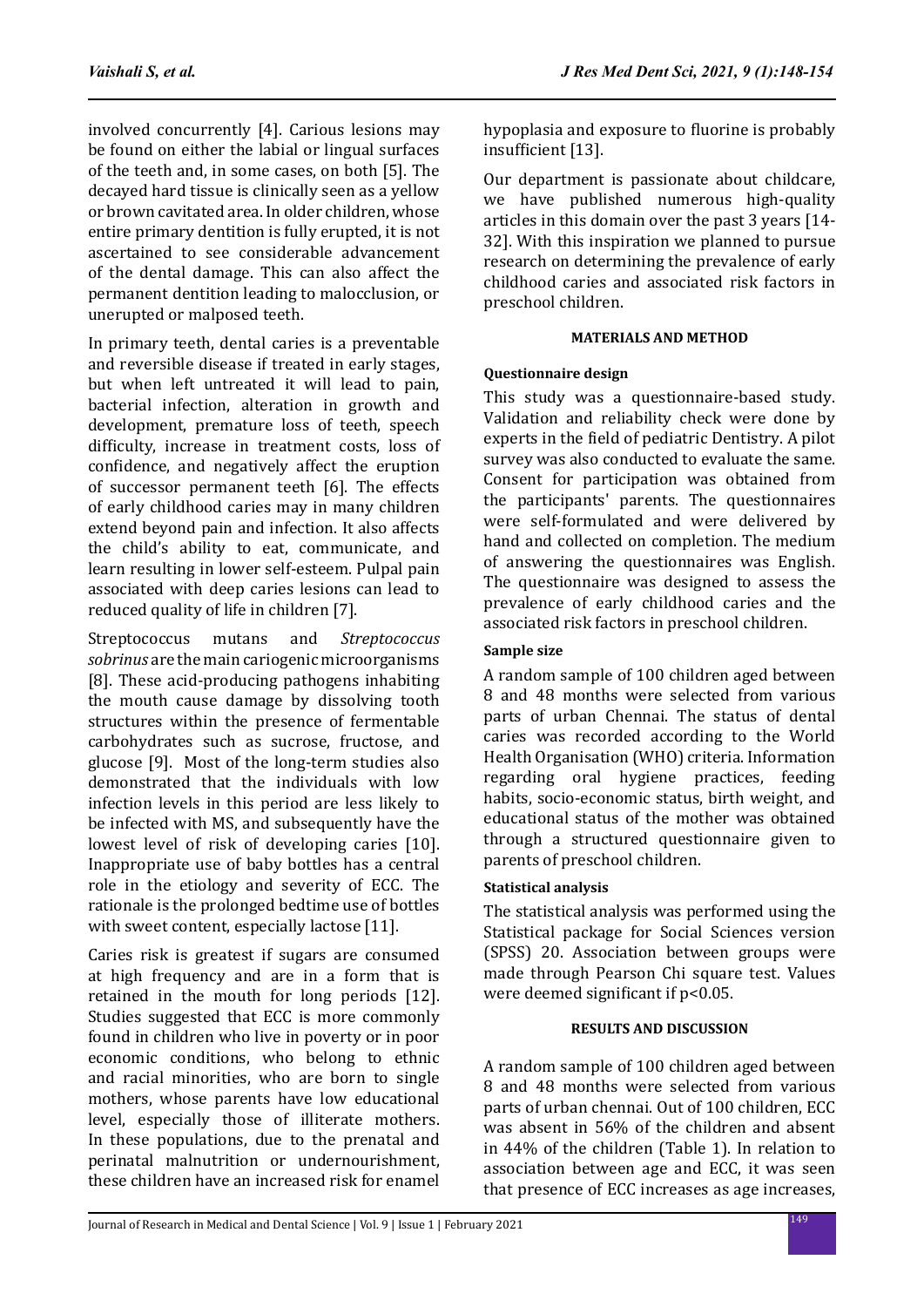| Early childhood caries | Frequency (n) | Percentage (%) |
|------------------------|---------------|----------------|
| Present                | 44            | 44             |
| Absent                 | 56            | 56             |
| Total                  | 100           | 100            |

**Table 1: Shows the frequency distribution of children with and without Early Childhood Caries (ECC). Out of 100 children, ECC was absent in 56% of the children and absent in 44% of the children.**

### which is statistically significant.

Pearson Chi square= 3.332, p=0.042 (<0.05). hence statistically significant (Figure 1). In relation to association between the education status of mother and ECC it was seen that presence of ECC is more (24%) in children whose mothers are uneducated,which is statistically significant. Pearson Chi square= 27.062, p=0.001 (<0.05), hence statistically significant (Figure 2). In relation to association between birth weight of children and ECC it was seen that presence of ECC is more (32%) in children whose birth weight is under 2.5kg, which is statistically significant. Pearson Chi square= 4.452, p=0.033 (<0.05), hence statistically significant (Figure 3).

In relation to association between type of family and ECC it was seen that presence of ECC is more (25%) in children who belong to a nuclear type of family, which is statistically significant. Pearson Chi square= 2.448,  $p=0.015$  (<0.05), hence statistically significant (Figure 4). In relation to association between feeding habits and ECC it was seen that presence of ECC is more (30%) in children who were bottle fed, which is statistically significant. Pearson Chi square=



**Figure 1: Bar graph shows association between age and ECC. X axis shows the different age groups and Y axis shows presence and absence of ECC. Pearson Chi square=3.332, p=0.042 (<0.05), hence statistically significant. Presence of ECC increases as age increases, which is statistically significant.**



**Figure 2: Bar graph shows association between education status of mother and ECC. X axis shows the education status of mother and Y axis shows presence and absence of ECC. Pearson Chi square= 27.062, p=0.001 (<0.05), hence statistically significant. Presence of ECC is more (24%) in children whose mothers are uneducated, which is statistically significant.**



**Figure 3: Bar graph shows association between birth weight of children and ECC. X axis shows the birth weight of children and Y axis shows presence and absence of ECC. Pearson Chi square= 4.452, p=0.033 (<0.05), hence statistically significant. Presence of ECC is more (32%) in children whose birth weight is under 2.5kg, which is statistically significant.**

24.002, p=0.001 (<0.05), hence statistically significant (Figure 5).

In relation to association between consumption of sugar and ECC it was seen that presence of ECC is more (29%) in children who had more consumption of sugar, which is statistically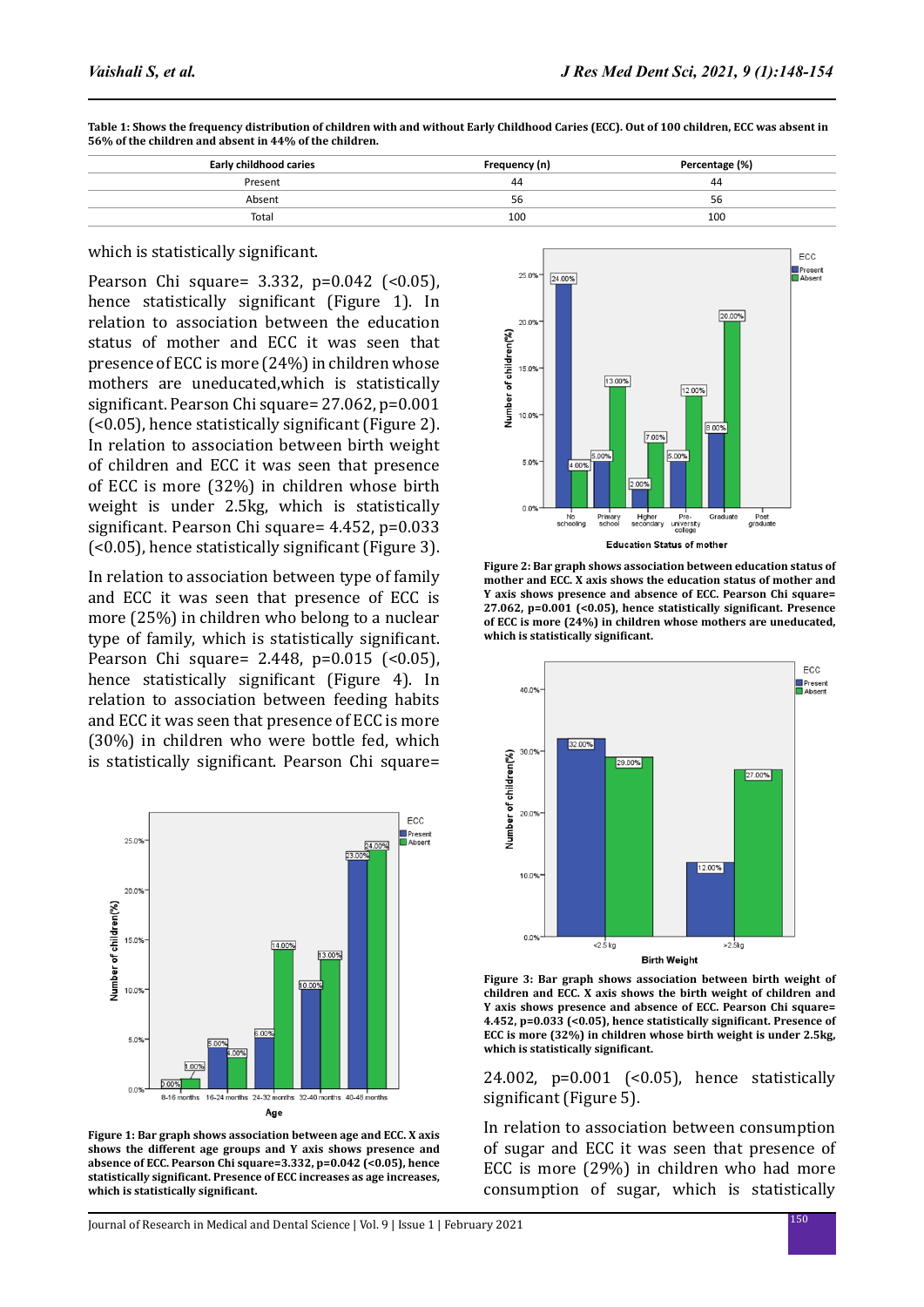

**Figure 4: Bar graph shows association between type of family and ECC. X axis shows the type of family and Y axis shows presence and absence of ECC. Pearson Chi square= 2.448, p=0.015 (<0.05), hence statistically significant. Presence of ECC is more (25%) in children who belong to a nuclear type of family, which is statistically significant.**



**Figure 5: Bar graph shows association between feeding habits and ECC. X axis shows the feeding habits and Y axis shows presence and absence of ECC. Pearson Chi square= 24.002, p=0.001 (<0.05), hence statistically significant. Presence of ECC is more (30%) in children who were bottle fed, which is statistically significant.**

significant. Pearson Chi square=12.538, p=0.001 (<0.05), hence statistically significant (Figure 6). In relation to association between brushing habits and ECC it was seen that presence of ECC is more (19%) in children who cleaned their teeth by themselves, which is statistically significant. Pearson Chi square= 21.509, p=0.001 (<0.05), hence statistically significant (Figure 7).

The oral health of preschoolers is an overlooked aspect of childhood health and well-being, especially in cases of Early childhood caries. In relation to association between age and ECC, it



**Figure 6: Bar graph shows association between consumption of sugar and ECC. X axis shows consumption of sugar and Y axis shows presence and absence of ECC. Pearson Chi square= 12.538, p=0.001 (<0.05), hence statistically significant. Presence of ECC is more (29%) in children who had more consumption of sugar, which is statistically significant.**



**Figure 7: Bar graph shows association between brushing habits and ECC. X axis shows brushing habits and Y axis shows presence and absence of ECC. Pearson Chi square= 21.509, p=0.001 (<0.05), hence statistically significant. Presence of ECC is more (19%) in children who cleaned their teeth by themselves, which is statistically significant.**

was seen that as age increases caries prevalence also increases. This was in line with the study by Jose et al [33]. The children of age group 40 to 48 months showed higher caries prevalence (23%) than the younger age groups. This finding of increased early childhood caries with increasing age is as expected, because there is an increasing number of primary teeth which erupts in the oral cavity and becomes exposed to the oral environment and the cariogenic challenge. Also, as the age increases, children tend to change their dietary habits and oral hygiene practices [34].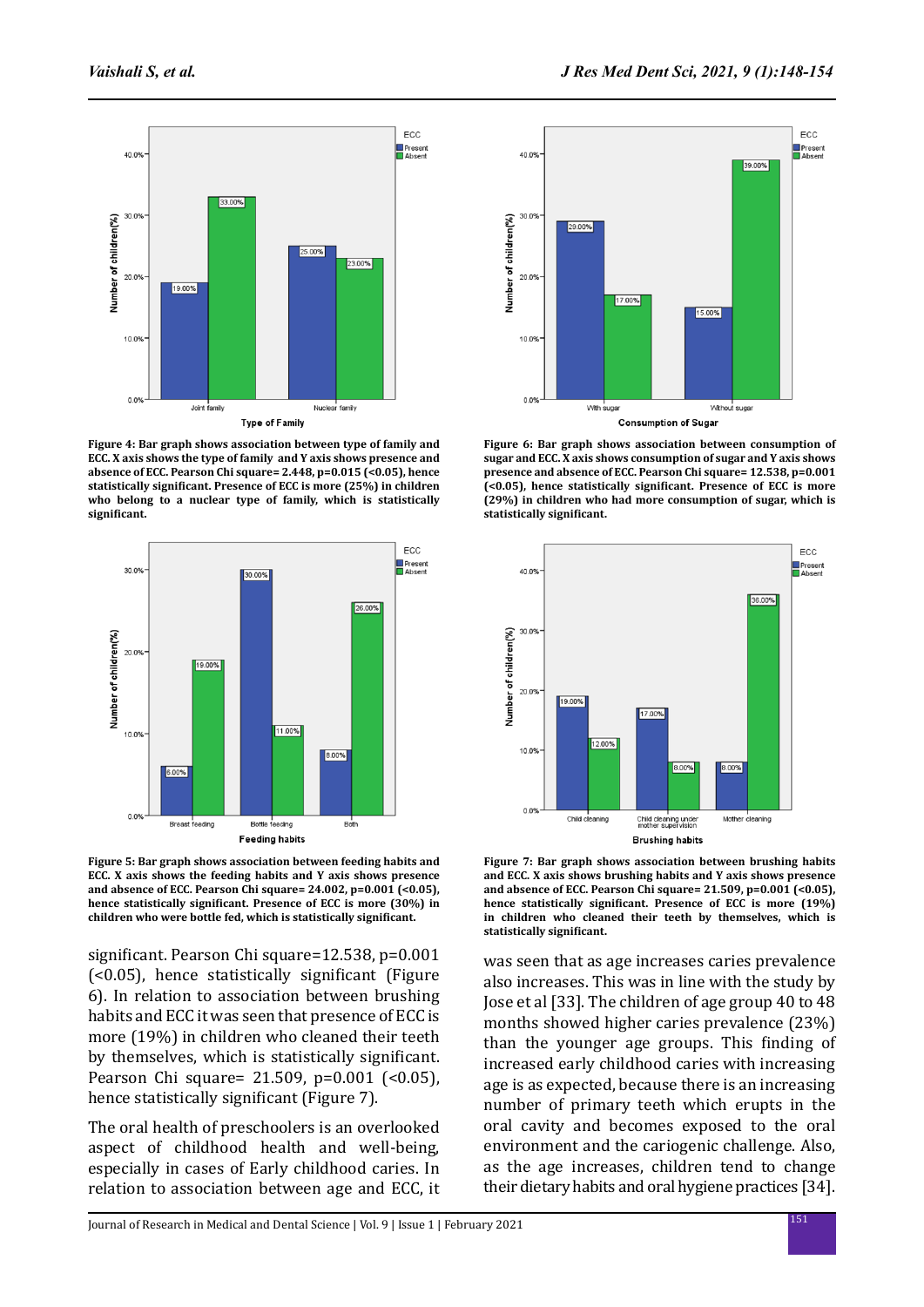In relation to educational status of mothers, the educational status of mothers is of more importance in nourishing their children. They should have enough knowledge as they are the primary caregivers of a child. Low maternal education results in higher incidence of caries in their children which was evident in our study in which the caries incidence was higher (24%) in children whose mothers were uneducated and caries prevalence was low in children whose mothers were educated. This may be attributed to the fact that lack of information and education regarding the oral health like feeding habits, oral hygiene habits, dietary habits, which leads to the negligence of the mothers in taking care of the oral health of their children leading to caries. The results coincide with other studies like Livny et al. [35] where similar results were demonstrated.

Next factor is birth weight, in which the children who were born with low birth weight (<2.5 kgs) demonstrated high caries prevalence (34%) when compared to children born with birth weight of greater than 2.5 kgs. Low birth weight and preterm births predisposes to high levels of streptococcal colonization in the oral cavity leading to caries and in addition favouring the development of enamel hypoplasia and salivary disorders. These results are in accordance with study by Shulman et al. [36].

In relation to the type of family, caries prevalence was found to be significantly lower (33%) in children who lived in a joint family when compared to children who lived in nuclear families where caries prevalence was relatively higher. The probable reason could be in the joint type of family, there are quite a lot of family members in taking care of the children by providing proper nourishment and monitoring the oral habits of the children, which includes the feeding pattern, dietary habits and oral hygiene practices. But nowadays in this type of contemporary world, where nuclear families exist and both the parents are working, there is not enough time for them to take care of their children in person, especially when it comes to oral habits of their children [37]. This leads to high caries prevalence in such children brought up in nuclear families.

In relation to the association of early childhood caries with feeding habits, caries prevalence (30%) was found to be higher in children who were bottle fed for a longer duration of time. The improper feeding patterns like bottle feeding beyond one year, prolonged or ondemand breastfeeding and children put to bed with nursing bottles are responsible for an increase in the exposure of primary teeth to fermentable carbohydrates. This increases the risk of developing caries. The results were not in accordance with study by Petti et al. [38] where caries prevalence was higher in children who were exclusively breast fed. Exclusive breastfeeding should be encouraged up to the sixth month, and maintained at least up to the second year, with flexibility in schedules or shifts, and complemented appropriately with weaning food. On-demand breastfeeding for longer durations decreases plaque pH, thereby increasing the risk of ECC. Therefore, mothers should be informed of how they can reduce the probability of ECC by discouraging breastfeeding on demand, transitioning to use of a regular cup at 12 months of age, and cleaning the child's mouth regularly once the first primary tooth has erupted as suggested by American Academy of Pediatric Dentistry guidelines of Pediatric Dentistry and Others [39].

In relation to the consumption of sugar, the caries prevalence increased (29%) with increased sugar consumption and caries incidence was low (39%) in children who consumed milk without sugar. The sugar intake in the early stages of life may accelerate the accumulation of mutans streptococci in the infant's mouth which is a risk factor for caries. The mutans streptococci colonization is directly proportional with increased snacking habits leading to increase in caries prevalence among preschool children. Other factors predisposing to caries are frequent consumption of foods, snacks and drinks like soft drinks, juices, noncitric beverages, and carbohydrates in-between meals. Hence, nutritional recommendations of limiting the snacking time among children and encouraging regular meals is essential. Nutritional supplements and dietary factors have a profound and lasting effect on developing and developed dentition [40].

Last factor is the oral hygiene habits in which children without caries were significantly high (36%) in children whose brushing was done by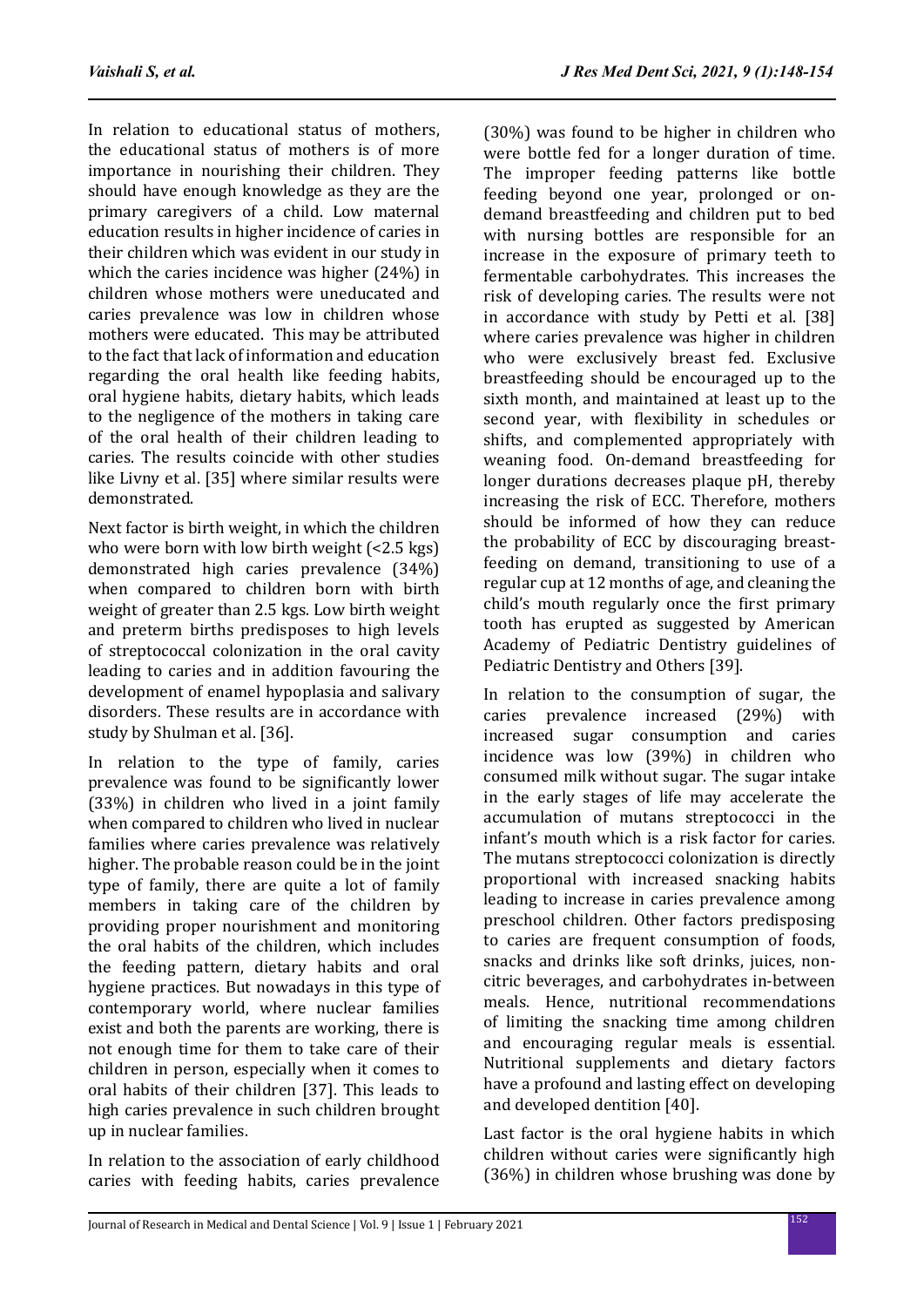their mothers. Caries prevalence was higher (19%) in children who brushed by themselves without their parents' supervision. This is in accordance with the study by Ibrahim et al. [41]. Many authors have shown that regular tooth brushing may counteract the effects of a cariogenic diet [6]. Therefore, variables such as tooth brushing under supervision, frequency of brushing, type of dentifrice, and tooth cleaning aids should be educated to the parents. Parental assistance and guidance are essential to reduce the risk of developing caries. Tooth brushing by parents or caregivers has the potential of removing dental plaque more effectively, optimally saturating the oral environment with fluoride, thereby decreasing the risk of caries among their children.

Overall, the significant findings of this survey will form a part of a baseline for the oral health assessment for children below 6 years of age which would be extremely helpful to the parents as well as caregivers in taking care and properly monitoring the oral habits of the children. Parent supervision is essential in oral health maintenance of their children in this age. So, assessment of these risk factors would help in early diagnosis and prevent the spread of caries.

### **CONCLUSION**

Within the limits of the study, it was seen that Early Childhood Caries was prevalent in 44% of pre-school children. Also, it was seen that significant association was found between ECC and factors like age, maternal education, birth weight, type of family, feeding habit, sugar consumption and oral hygiene maintenance. So, it can be concluded that risk factors for ECC include increasing age, low maternal education, low birth weight, nuclear type of family, improper feeding habits, increased sugar consumption and improper oral hygiene maintenance.

## **ACKNOWLEDGEMENT**

Nil.

## **AUTHOR'S CONTRIBUTION**

First author Vaishali S performed data collection, analysis and interpretation and wrote the manuscript. Second author Geo Mani contributed to conception, study design, analysis, interpretation and critically revised the manuscript. All the authors have discussed the results and contributed to the final manuscript.

#### **CONFLICT OF INTEREST**

None.

#### **REFERENCES**

- 1. Douglass JM, Douglass AB, Silk HJ. A practical guide to infant oral health', American family physician, 2004; 70:2113–2120.
- 2. Dilley GJ, Dilley DH, Machen JB. Prolonged nursing habit: a profile of patients and their families. J Dent Children 1980; 47:102–108.
- 3. Berkowitz RJ. Causes, treatment and prevention of early childhood caries: A microbiologic perspective. J Canadian Dent Assoc 2003; 69:304–307.
- 4. van Houte J, Gibbs G, Butera C. Oral flora of children with 'nursing bottle caries'. J Dent Res 1982; 61:382–385.
- 5. Kelly M, Bruerd B. The prevalence of baby bottle tooth decay among two native American populations. J Public Health Dent 1987; 47:94–97.
- 6. Kagihara LE, Niederhauser VP, Stark M. Assessment, management, and prevention of early childhood caries. J Am Academy Nurse Practitioners 2009; 21:1–10.
- 7. Casamassimo PS, Thikkurissy S, Edelstein BL, et al. Beyond the DMFT: The human and economic cost of early childhood caries. J Am Dent Association 2009; 140:650–657.
- 8. Tanzer JM, Livingston J, Thompson AM. The microbiology of primary dental caries in humans. J Dent Educ 65:1028–1037.
- 9. Schafer TE, Adair SM. Prevention of dental disease. The role of the pediatrician. Pediatr Clin North Am 2000; 47:1021–1042.
- 10. Ercan E, Dülgergil ÇT, Yildirim I, et al. Prevention of maternal bacterial transmission on children's dentalcaries-development: 4-year results of a pilot study in a rural-child population. Archives Oral Biol 2007; 748– 752.
- 11. Ripa LW. Nursing caries: A comprehensive review', Pediatric dentistry, 1988; 10:268–282.
- 12. Çolak H, Dülgergil ÇT, Dalli M, et al. Early childhood caries update: A review of causes, diagnoses, and treatments. J Natural Sci Biol Med 2013; 4:29–38.
- 13. Vadiakas G. Case definition, aetiology and risk assessment of early childhood caries (ECC): A revisited review. Eur Archives Paediatr Dent 2008; 9:114–125.
- 14. Govindaraju L, Jeevanandan G, Subramanian EMG. Comparison of quality of obturation and instrumentation time using hand files and two rotary file systems in primary molars: A single-blinded randomized controlled trial. Eur J Dent 2017; 11:376–379.